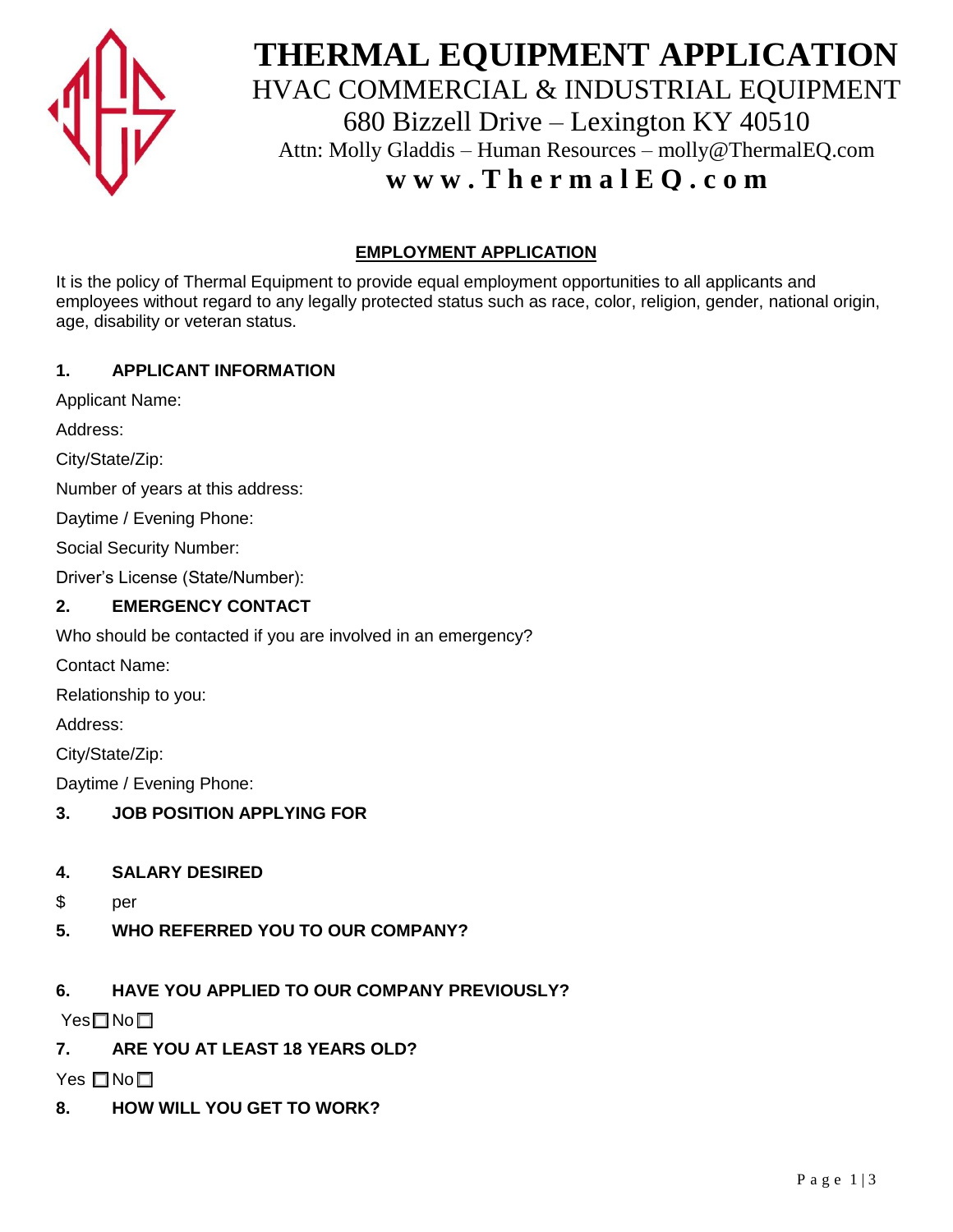**9. IF APPLICABLE, ARE YOU AVAILABLE TO WORK OVERTIME?** 

Yes□ No□

- **10. IF YOU ARE OFFERED EMPLOYMENT, WHEN WOULD YOU BE AVAILABLE TO BEGIN WORK?**
- **11. ARE YOU LEGALLY ELIGIBLE FOR EMPLOYMENT IN THE UNITED STATES?**

Yes□ No□

- **12. ARE YOU ABLE TO PERFORM THE ESSENTIAL FUNCTIONS OF THE JOB POSITION WITH OR WITHOUT REASONABLE ACCOMODATIONS?**
- Yes□ No□

**WHAT REASONABLE ACCOMODATIONS, IF ANY, WOULD YOU REQUIRE?** 

**13. HAVE YOU EVER BEEN CONVICTED OF ANY CRIME, INCLUDING TRAFFIC VIOLATIONS?**  Yes□ No□

**IF YES, PLEASE DESCRIBE:** 

## **14. APPLICANT EMPLOYMENT HISTORY (LIST MOST RECENT EMPLOYMENT FIRST):**

Employer Name:

Supervisor Name:

Address:

City/State/Zip:

Job Duties:

Reason for Leaving:

Dates of Employment (Month/Year):

Employer Name: Supervisor Name: Address: City/State/Zip: Job Duties: Reason for Leaving: Dates of Employment (Month/Year):

Employer Name: Supervisor Name: Address: City/State/Zip: Job Duties: Reason for Leaving: Dates of Employment (Month/Year):